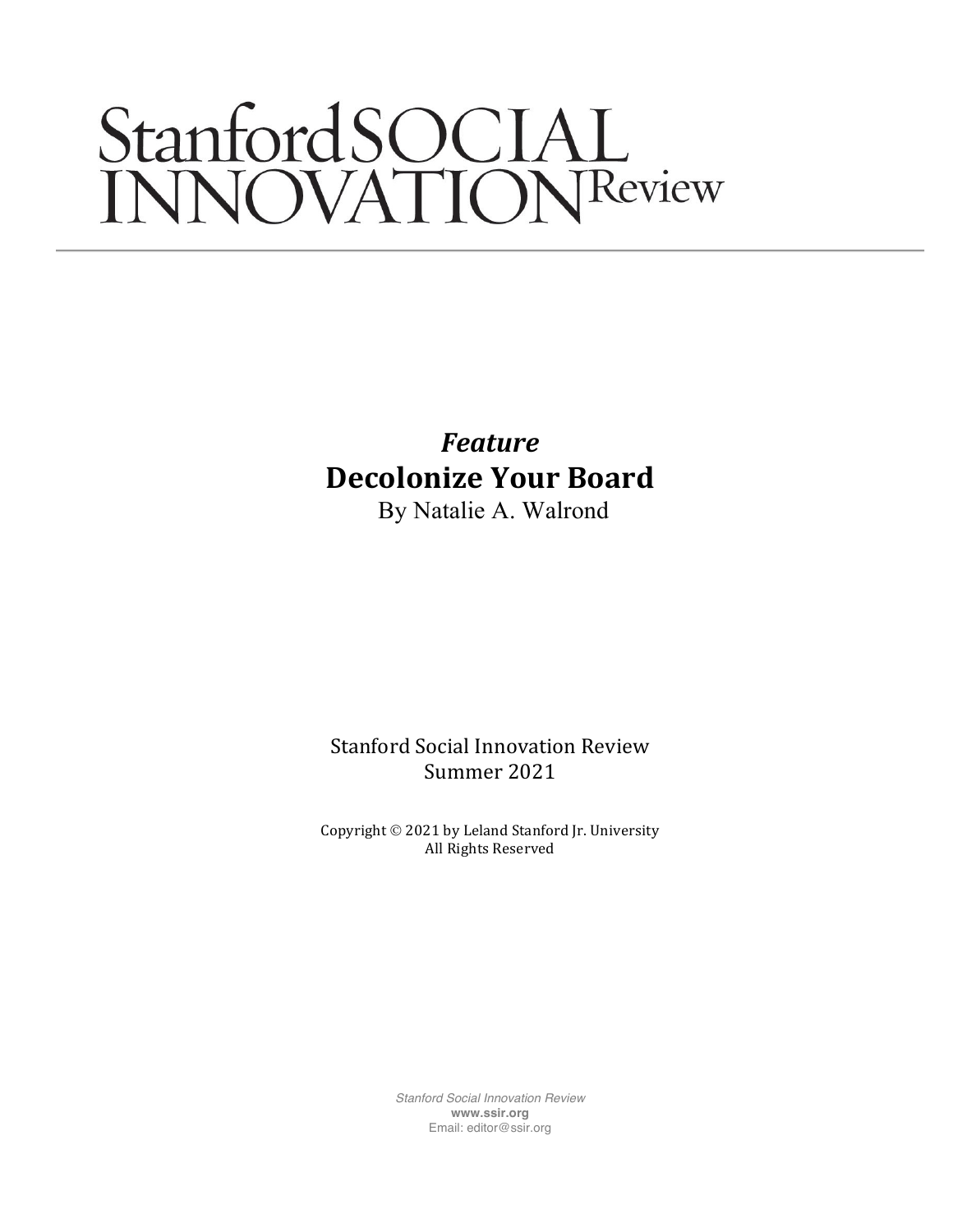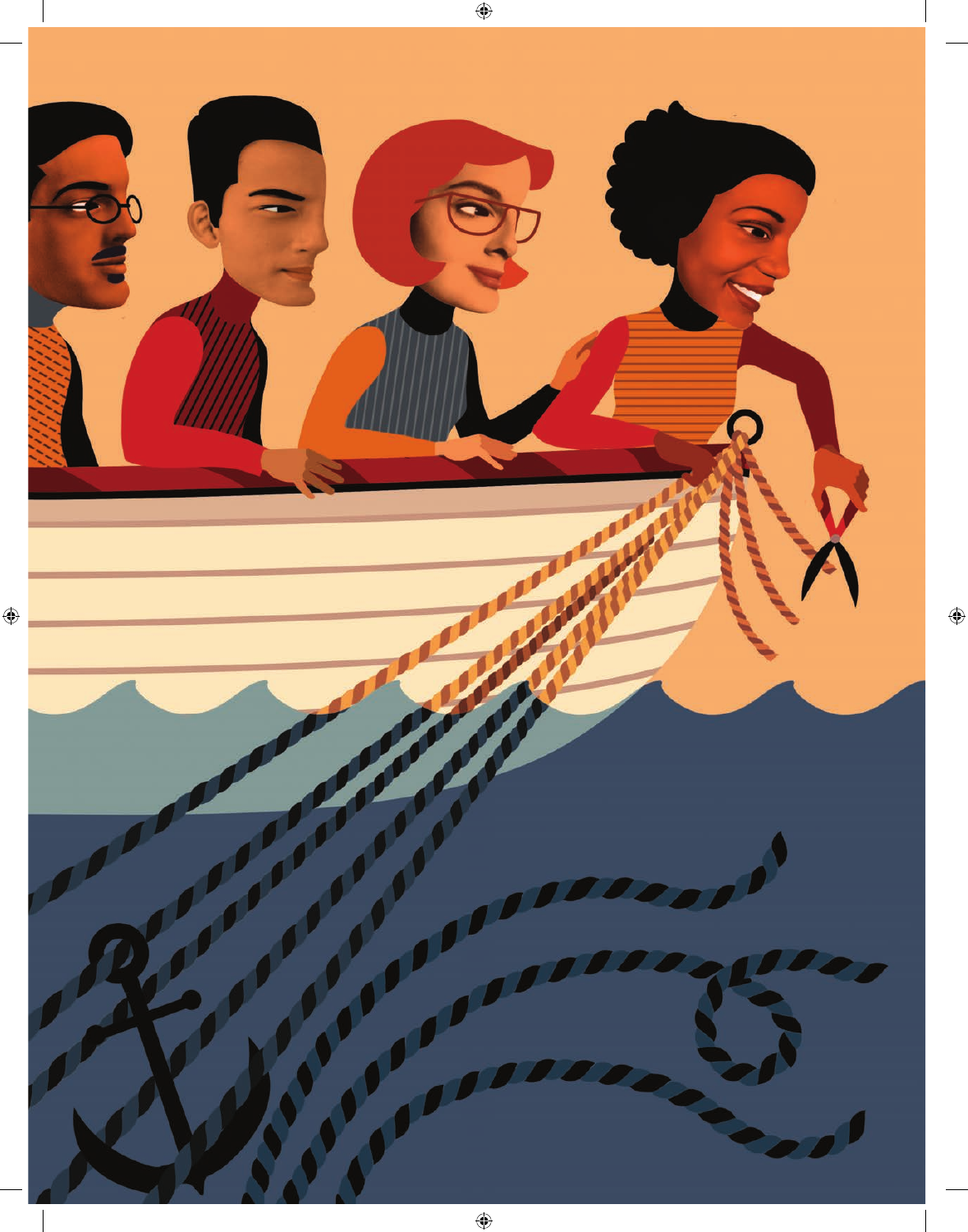

This article offers nine strategies to liberate board culture and provides a tool that boards may use to reflect on their own behavior and strengthen their culture.

# Decolonize Your Board

#### BY NATALIE A. WALROND

Illustration by Pierluigi Longo

lenty of scholarly and research-driven articles have<br>proposed how to develop rigorous systems and processes for effective board governance. However,<br>these systems and processes must rest on a strong<br>foundation of a healthy proposed how to develop rigorous systems and processes for effective board governance. However, these systems and processes must rest on a strong foundation of a healthy, productive board culture. Each board culture is uniquely shaped by board members' ideologies and beliefs, as well as their relationships with nonprofit leadership and staff, external partners, and one another. A robust board culture can fuel board effectiveness and help nonprofits achieve their mission in sustainable ways.

This article advocates for a vision of board service that disrupts oppressive mindsets and behaviors, using the concepts of colonization and liberation to improve board culture so that the nonprofits those boards serve can achieve their missions. Certainly, an unavoidable power dynamic exists between a nonprofit's leadership and board. The CEO, after all, reports to the board. However, the distinction I am making concerns *how* that dynamic can play out in a way that does not replicate or perpetuate harmful, discriminatory biases or behaviors.

This article draws from my decade-plus of experience as both a board member and an independent consultant. I have served on several nonprofit boards (often as board chair, officer, or committee chair) and have experienced a variety of board cultures, which have yielded different kinds of successes and challenges. As an

independent consultant, I work with many nonprofits to develop their strategic plans and then engage their boards in understanding their role to lead and support those plans.

#### **COLONIZED VS. DECOLONIZED BOARDS**

A nonprofit board has two primary roles. First, the board advances the mission, vision, and values of the nonprofit it serves, in strategic partnership with the leadership team. In this role, the board focuses on the nonprofit's greatest aspirations and long-term opportunities. The board's second role is to govern the nonprofit by establishing policy; ensuring compliance with laws and regulations; stewarding the nonprofit's assets; and guiding, supporting, and evaluating the CEO. Ultimately, the board works with leadership to navigate the landscape of their field by identifying growth opportunities, improving programming, mitigating risk, and achieving sustainability.

Colonizing behavior shows up on boards in many ways. Colonization occurs through dominance, exploitation, and even occupation. Relationships are colonized when one person or group of people prioritizes hierarchy and power over equitable relationships, outcomes, and sustainability. On colonized boards, members may ignore or devalue the expertise, knowledge, and guidance of the leadership team and/or attempt to influence action that contradicts the nonprofit's mission. They may advocate for their own positions without listening to and learning from their board colleagues or their leadership team. They may talk to funders about their own vision or strategy for the nonprofit, rather than the way the leadership team frames the work—a covert way of usurping the CEO's leadership. Members of colonized boards often see board discussions as debates that they must win, not as a collaborative process to determine the best course of action.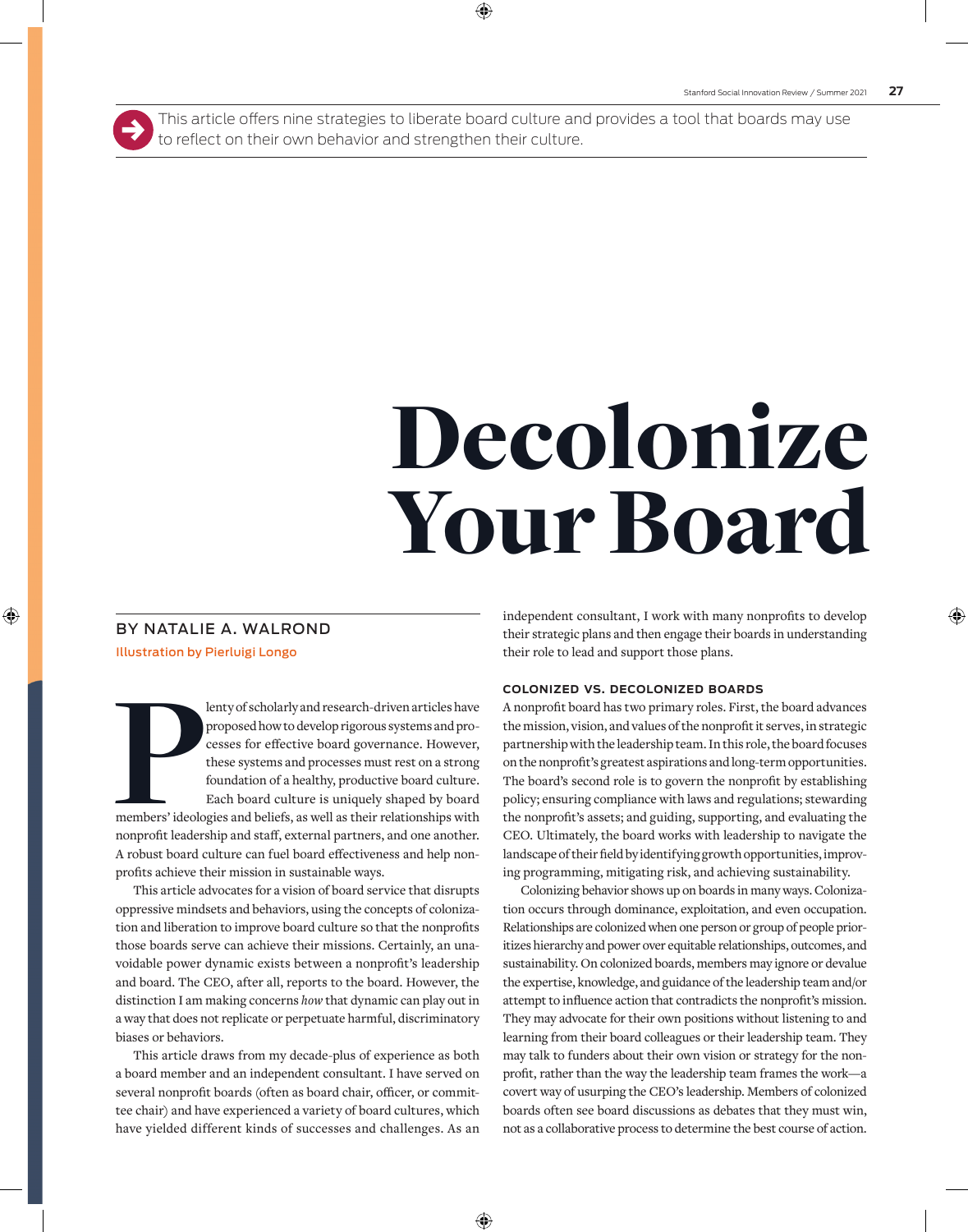Within a colonized culture, a leadership team is often left confused, angry, exhausted, and demoralized. When boards are colonized, the relentless focus on where power resides and how to wield it can impede progress toward the nonprofit's mission.

A decolonized board, by contrast, is founded on values of mutual respect, honesty, integrity, and transparency in communication between the nonprofit's board and leadership. Both the board and the leadership center the nonprofit's mission in every conversation and balance outcomes of the work with the well-being of the team, relationships with stakeholders, and the sustainability of the nonprofit. Members serving on decolonized boards are excited both by what they can learn from working with the nonprofit and by how they can be a part of governance that advances the mission. They bring their best thinking to every board discussion and view challenges as problems to solve through collaboration.

Board members lead in service to the nonprofit's mission and community that it serves. This approach to leadership means that decolonized boards focus on facilitating the team's effectiveness. This does not mean that the board should simply defer to the leadership team's wishes. Rather, the board should create the conditions that the leadership team needs to operate the nonprofit with integrity, agility, and innovation.

To illustrate the strategies and tactics of decolonized board service, I have created a fictional story about a nonprofit organization called Sanctuary and its board of directors. The story describes nine examples of how nonprofit boards may be colonized and includes strategies for liberating it. The issues the case describes are commonly experienced by nonprofit leaders and their boards.

#### **NINE LIBERATORY STRATEGIES**

The characters in this case include Sanctuary CEO Gail Martinez and seven board members: Juanita Jackson (board chair), Clayton Smith, Mike Langley, Joe Costello, Lena Davis, Lisa Wilmer, and Elizabeth Bautista.

Sanctuary's mission is to address housing insecurity in Detroit, Michigan, by providing temporary housing and wraparound services to single mothers and their children under 16. Martinez founded Sanctuary in 2008. Since then, the nonprofit has served more than 1,000 Detroit families and has strong outcomes to show for its work. Within three years of receiving support from Sanctuary, 73 percent of families move on to long-term housing and economically sustainable jobs. Sanctuary's work is multigenerational as well. Recent data show that the children whom Sanctuary has served completed high school at rates that far exceeded those of other adolescents navigating housing insecurity. They were also less likely to have interactions with the police and had lower rates of drug misuse and teenage pregnancy. By 2019, Sanctuary had grown to an operating budget of \$4 million and had achieved two new milestones of financial stability. First, its funder pipeline was healthier than it had ever been, with four highly likely funding opportunities greater than \$250,000. Additionally, Sanctuary's net asset balance moved from negative to positive in the previous fiscal year.

The story begins just after Martinez hires a consultant to create a strategic plan. After an in-depth inquiry with Sanctuary's funders, clients, and staff and a detailed analysis of need and opportunity

**NATALIE WALROND** is the director of the federally funded Center to Improve Social and Emotional Learning and School Safety at WestEd. Prior to joining WestEd, Walrond was an independent consultant for education nonprofits, providing strategic planning, financial strategy, and board effectiveness consulting

support for her clients. She also has more than a decade of experience serving on nonprofit boards and currently serves as board treasurer for Beyond 12.

in major cities across the United States, the consultant presents the Sanctuary leadership team with a strategic plan to expand Sanctuary's services to five new cities over five years.

#### **1. Be part of the solution.**

*Martinez presented the strategic plan at the March board meeting. While the board was excited about the opportunity to expand nationally, several questions emerged. Most important, the board was concerned that Martinez had not cultivated national funders and that expansion seemed unlikely without them.*

*In the meeting, Davis said, "I worry that we are setting grand plans for growth, but this leadership team doesn't have the capacity to deliver." Martinez acknowledged that Sanctuary would have a steep hill to climb but returned to the findings in the strategic plan: Several midsize cities across the country had both the acute need and the conditions in place for a program like Sanctuary's to thrive. Davis ignored this information and whispered audibly to Langley, "I've been trying to introduce Gail to my friends at the Harris Foundation for years, but she's always been too busy. And here we are."* 

*After the board meeting, Smith pulled Martinez aside. "I'm having dinner with an old friend next week. He's now a senior program officer at the McClain Foundation and is interested in building a portfolio of programs serving the housing-insecure. Let me see what I can do."* 

In this first vignette, Sanctuary faces the obstacle of not having funders in place to support its national expansion. Board members with colonizing mindsets point fingers and focus on fault. In the board discussion, Davis is frustrated that Martinez declined her offer to network with a new foundation. She not only makes her point publicly to the full board but disrespects Martinez and the rest of the board by then making a derisive comment to another board member in a stage whisper that all can hear. In contrast, Smith thinks about how his own network can help to advance the nonprofit's work.

Together, a board and leadership team can create an inspiring vision. That's the easy part. Along the way, obstacles inevitably arise. Board members can help liberate their nonprofit by focusing on solutions. Help chart a path forward and find your own role in helping the nonprofit move along that path.

#### **2. Lead with abundance.**

*Three months after the March meeting, Sanctuary was in serious talks about expanding to Kansas City, Missouri. In her network-building efforts, Martinez learned about another organization, KC Jobs, that provided job placement services to homeless youth in Kansas City. She saw partnership opportunities. Working with KC Jobs could help ensure that the adolescent children in the families she would serve could access steady employment and begin to build their résumés. However, the philanthropic community in Kansas City was small, and she was concerned*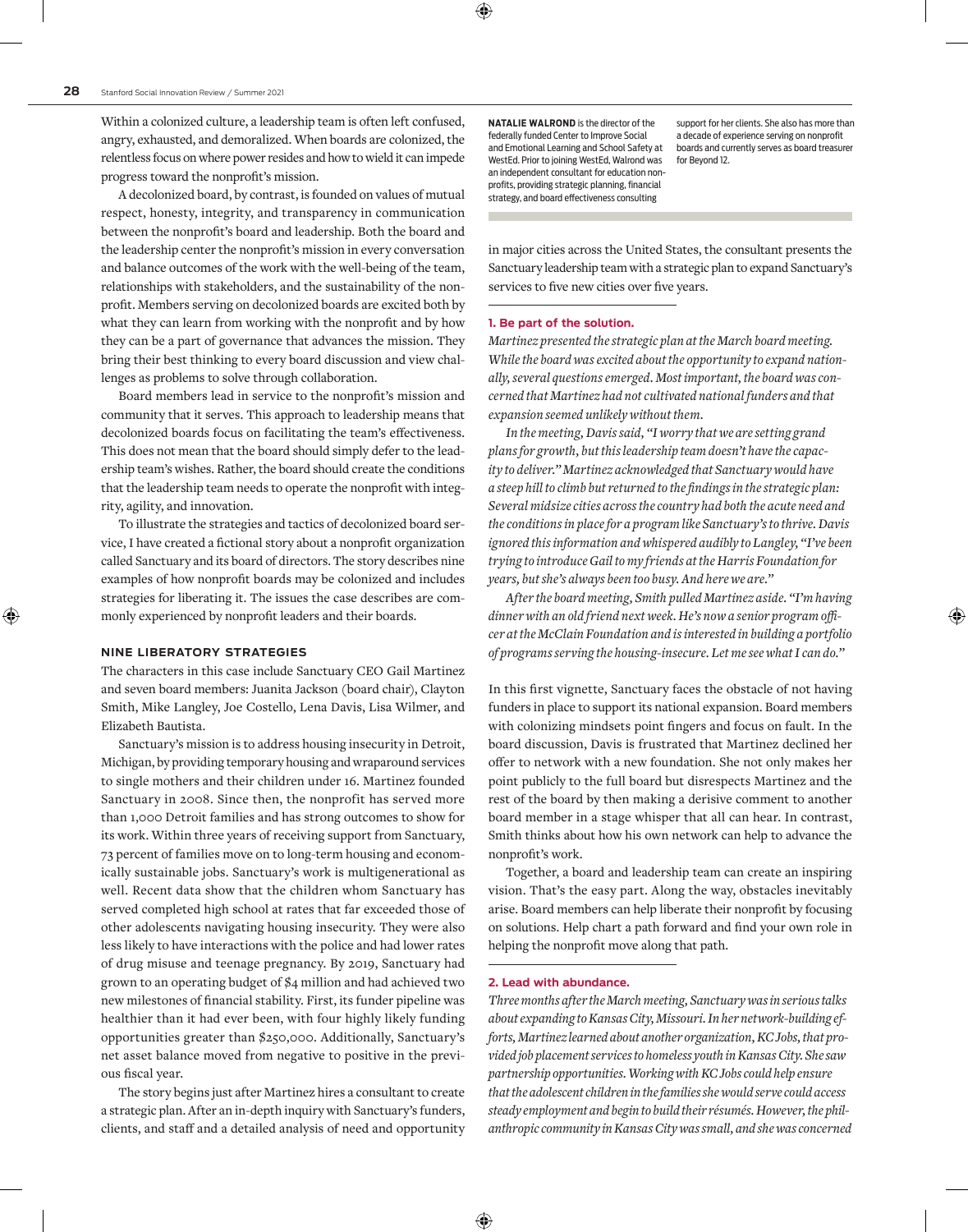*that developing such a partnership would reduce the amount of funding she could otherwise receive from local foundations. Splitting grants across multiple organizations was always tricky.*

*When Martinez met with the CEO of KC Jobs, Ed Washington, he also saw enormous potential in working with Sanctuary. He invited Martinez to join him at an event for Kansas City Family Foundations. When he introduced Martinez to funders, he talked about the compounding benefits for families of having both safe housing and a reliable income. "If KC Jobs and Sanctuary work together to support Kansas City families, we can reduce the number of chronically homeless families in our city by half in 10 years." Martinez and Washington left the event with four new foundations to cultivate as donors.*

In this example, Martinez shows a colonized mindset when she hesitates to partner with Washington, believing that the funding opportunities could not expand to serve a shared vision of two organizations. However, Washington shows an abundant, liberated

*Most of the board responded enthusiastically. However, Davis voiced her concerns that expanding to new cities would take attention away from Detroit and that Sanctuary's flagship operation would suffer. Despite this concern, the board agreed to create an ad hoc committee to evaluate 10 potential cities for expansion, using a rubric of the conditions of success Martinez had identified. The committee included three board members: Chair Juanita Jackson, Mike Langley, and Joe Costello.*

*The committee planned to meet monthly before the next board meeting. However, Costello missed two of the meetings and joined via phone for the third. Since Jackson was already spread thin with her duties as chair, Langley carried most of the load. He worked with Sanctuary's chief program officer to refine the rubric, reviewed the data that the leadership team collected on potential cities, pressuretested the options, and coplanned the board presentation. Langley felt as though he had taken on another full-time job and expressed his frustration to Martinez and Jackson.* 

*Jackson reached out to Costello to voice her concern about his low* 

# Setting up the right systems, processes, roles, and responsibilities enables everyone to be clear about how, when, and why to show up.

mindset when he presents funders with a more inspiring vision of what becomes possible when Sanctuary and KC Jobs work together. Collaboration results in greater funding than either organization might have been able to raise on its own.

Nonprofits are notoriously underfunded and frequently feel competitive with other nonprofits who have a similar mission. Colonized leadership teams and boards alike remain entrenched in this scarcity mindset, which can ironically limit their horizons and therefore their influence. Liberate yourself from a competitive mindset. Consider who the significant players are in the landscape and where your field is moving. Then look for funders and collaborators who share your big vision for the world. While being fiscally responsible is important, you must not lose sight of the big vision. An abundance mindset will inspire your leadership team, your funders, and your collaborators.

#### **3. Share the work.**

*At the next board meeting, in July, Martinez further clarified the path for expansion. She talked about the trade-offs of different types of growth, conditions for success in new cities, building local foundation support, and the staffing required for success. She also proposed timelines and metrics for expansion. This growth plan inspired the McLain Foundation, a national philanthropy focused on scalable approaches to ending poverty, and Sanctuary was now in its pipeline for a \$2 million grant.*

*engagement. Costello said, "I'm doing what I can, Juanita, but I'm traveling a lot these days." Jackson responded, "Okay, Joe, I hear you. But let's schedule a meeting to talk about how you're feeling about being on this board. Your first term is ending in a few months, so this seems like a good time to think together about whether you can meet the expectations we hold for board members."*

In this vignette, Costello is either unwilling or unable to do his share of the work. Board members on colonized boards don't prioritize the committee or board meetings, let alone

volunteer to attend evening events with stakeholders or celebrations of staff. Furthermore, board leadership with colonized boards are often unsure how to hold their board members accountable for this behavior, given that board service is voluntary. Decolonized boards set a culture of mutual accountability. Jackson addresses Costello's behavior respectfully and kindly but head-on. She lets him know that she understands his position but will not compromise her expectations for board engagement.

Setting up the right systems, processes, roles, and responsibilities enables everyone on a board to be clear about how, when, and why to show up. If you are the board chair or governance committee chair, communicate expectations for board service clearly when board candidates are being vetted, so all board members understand the time required to serve the board well. It's much easier to hold members accountable when you've been transparent about your expectations. And all board members should take seriously their commitments to participate in committees, attend events, and share the work.

#### **4. Engage productively in the process.**

*At the September board meeting, the leadership team and expansion committee came prepared to work with the board to winnow a list of 10 potential expansion cities to 5, using the rubric they cocreated. The expansion committee guided the board to hold at the center of their decision-making Sanctuary's mission of providing housing and wraparound services to single mothers and their children.*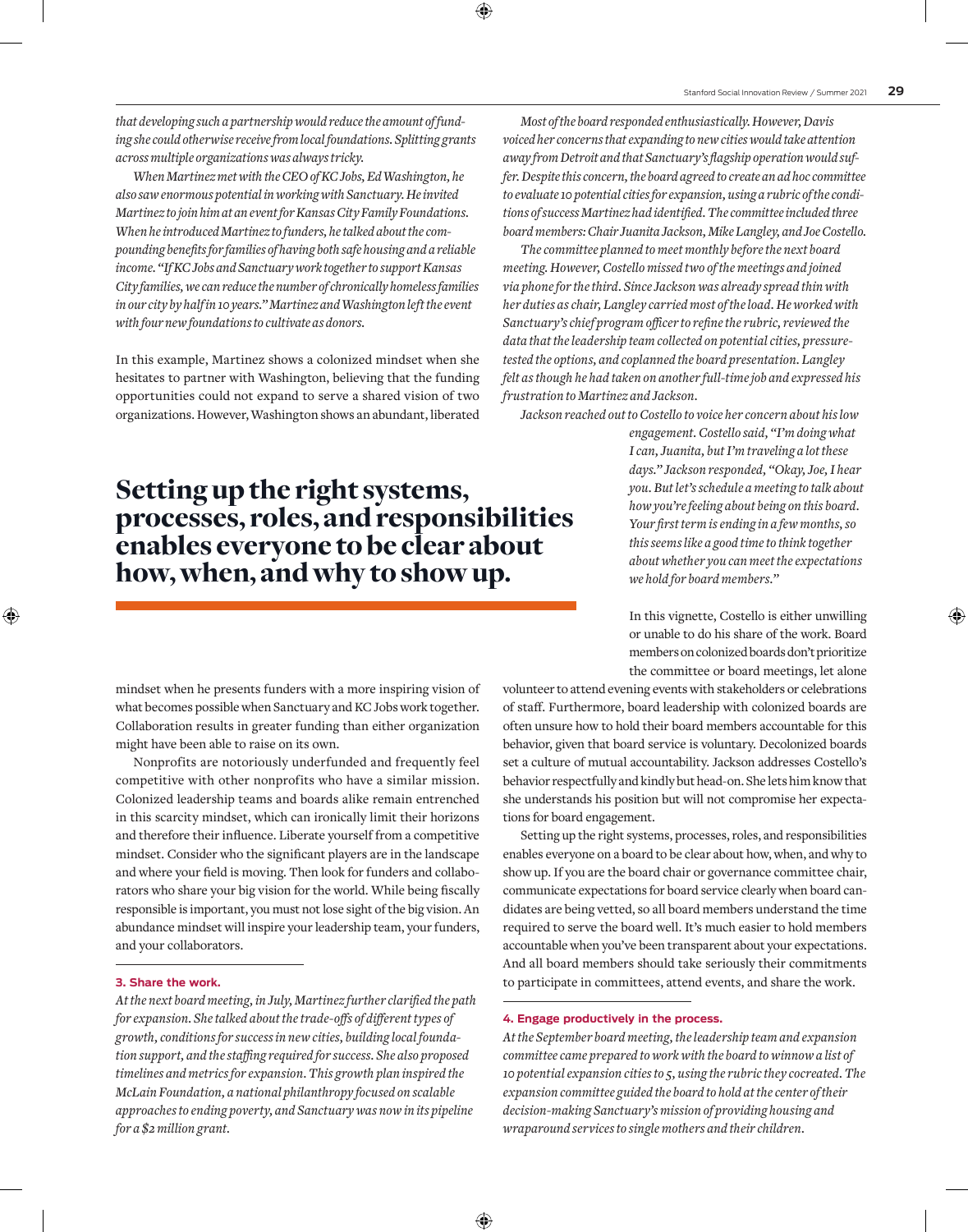*Costello, who had missed most of the previous committee meetings and had not reviewed the prereading for this agenda item, began by pushing for Memphis because he knew powerful people there. He repeatedly interjected with his views about how each city was a poorer option than Memphis, often using new criteria that were not in the rubric.*

*After 40 minutes, Jackson turned to Wilmer, who had been listening intently, to ask her to share her thoughts. Wilmer said, "I really appreciate all of the nuanced research that went into creating this rubric. I think it's thoughtfully developed, and it helped highlight a few things. It appears that we have a few criteria that we might weigh more heavily than the others. For example, a strong local philanthropic community and supportive public policy for homeless families could really make or break our success. The expansion committee rated Denver and Oklahoma City green on both of those criteria, so those cities seem to merit further research. However, Kansas City was rated yellow on public policy, so if we decide to move forward there, we may need to cultivate some partnerships to help shore up policymaking. Joe, I know you're excited about Memphis, but it's rated yellow and red on those two criteria. In my view, it's just not as strong an option as some of these other cities. Regardless of the cities we select, we'll need to develop tailored plans for each so that we can capitalize on the green criteria and mitigate the risks of the other criteria."* 

*By the end of the discussion for this agenda item, the board was able to winnow the list of 10 options to 6 finalists. Memphis wasn't one of them. Costello was silent for the rest of the meeting.*

Costello's behavior is challenging for two reasons. First, he contradicts the expansion committee's findings despite the fact that he served on that committee and helped to design the evaluation rubric. Additionally, he repeatedly hijacks the conversation to try to influence the board toward his own way of thinking. On a colonized board, the power balance is unequal. Some board members dominate the conversation, while others sit quietly, unsure of when and whether their ideas have merit. When Jackson finally intervenes and invites Wilmer, a quieter board member, to join the discussion, Wilmer moves the board conversation forward, helping the group to come to a shared decision based on the work of the committee. Additionally, it's important to note that Wilmer challenged ideas but not individuals.

A board is a community of people, composed of a broad variety of experiences and expertise, who share governance for a nonprofit. The most effective boards ensure that all of these voices are heard in board discussions. Board chairs can decolonize their board by leaning into the facilitative aspects of their leadership role. Rather than always jumping in to add to a board meeting or allowing more vocal board members to take over the conversation, effective board chairs synthesize the important ideas, invite quieter board members into the discussion, and redirect conversations that veer away from the guiding questions or goals of the agenda item.

Further, board members must always ask difficult questions, but tone matters. Board members can help decolonize a board by making clear to colleagues that they are focusing on arriving at the best solution and by asking questions that move the conversation forward.

*After the board meeting, Martinez asked Davis to speak with their largest funder in Detroit and provide an update on Sanctuary's* 

*growth plans. This was an important conversation because Sanctuary was in the process of securing additional funding with the foundation. Martinez requested that Davis help the foundation maintain its confidence in the work Sanctuary was doing in Detroit and feel proud about how success in Detroit could seed good work elsewhere.*

*When Davis spoke with the foundation's project officer, Sally Harlow, however, she did the opposite. Davis said, "I've seen nonprofits drop the ball in their home communities when they get distracted by the next shiny thing. My commitment to you is that we won't let that happen to Detroit. Frankly, I think our outcomes are good, but they could be better. If we got that right, we could simply package our model and sell it to other nonprofits in other cities. This would introduce an earned-income stream for Sanctuary and would be a whole lot less risky." Harlow was rapt, so Davis continued, "I serve on another board, with a college-readiness mission. I'd love to see Sanctuary partner with them and start to measure college readiness as one of our own metrics of success."* 

*The next day, Harlow emailed Martinez: "Hi, Gail, I hope you're well. Thanks for connecting me with Lena. We had a great conversation, but I still have some unanswered questions about Sanctuary's growth plan. Frankly, I'm concerned that aggressive growth could detract from your emerging outcomes in Detroit. I know you're eager to get moving on our next grant; however, I think we need to slow things down, given this new plan. Before I take your proposal to our board, can you put together a quick memo with some of the growth details? In particular, the memo should clearly articulate your plan to sustain staffing and other resources in Detroit while Sanctuary invests in growth. And can you refresh my memory about Sanctuary's metrics of success? I would love to think together about whether they are still relevant. Lena raised some really interesting ideas about the nexus between housing insecurity and educational outcomes, such as college readiness, and I'm curious about your thoughts. Let me know if you have any questions. Best, Sally."*

*Martinez was stunned. The request for such a memo felt like unconstructive busywork. However, since this funding was contingent on such a memo, she felt as if she had no choice but to prepare it.*

In this vignette, Davis not only goes off-script but also uses Sanctuary's precious time with a funder to advance a different agenda. This single conversation has significant negative consequences for Martinez and her team. Harlow introduces a new hurdle before Sanctuary can earn its next grant, and Davis seeds doubts in Harlow's mind about the quality of Sanctuary's work in Detroit and the wisdom of expanding. Unfortunately, Martinez has no choice but to craft the memo and then work to rebuild the foundation's confidence in the high quality of Sanctuary's work in Detroit, even as it expands to serve other cities.

Board members are often tasked with representing their nonprofits to important stakeholders. All members must share consistent messages informed by those actually doing the work—the leadership team and staff. Decolonize your board by remembering that you are there to advance the nonprofit's mission. When asked to speak on behalf of the nonprofit, start by asking the leadership team to describe the goal of the conversation and how it advances the program and mission. Ask for and follow the talking points. Board chairs can ensure consistency of board voice by including opportunities for the board

**<sup>5.</sup> Let the mission set the agenda.**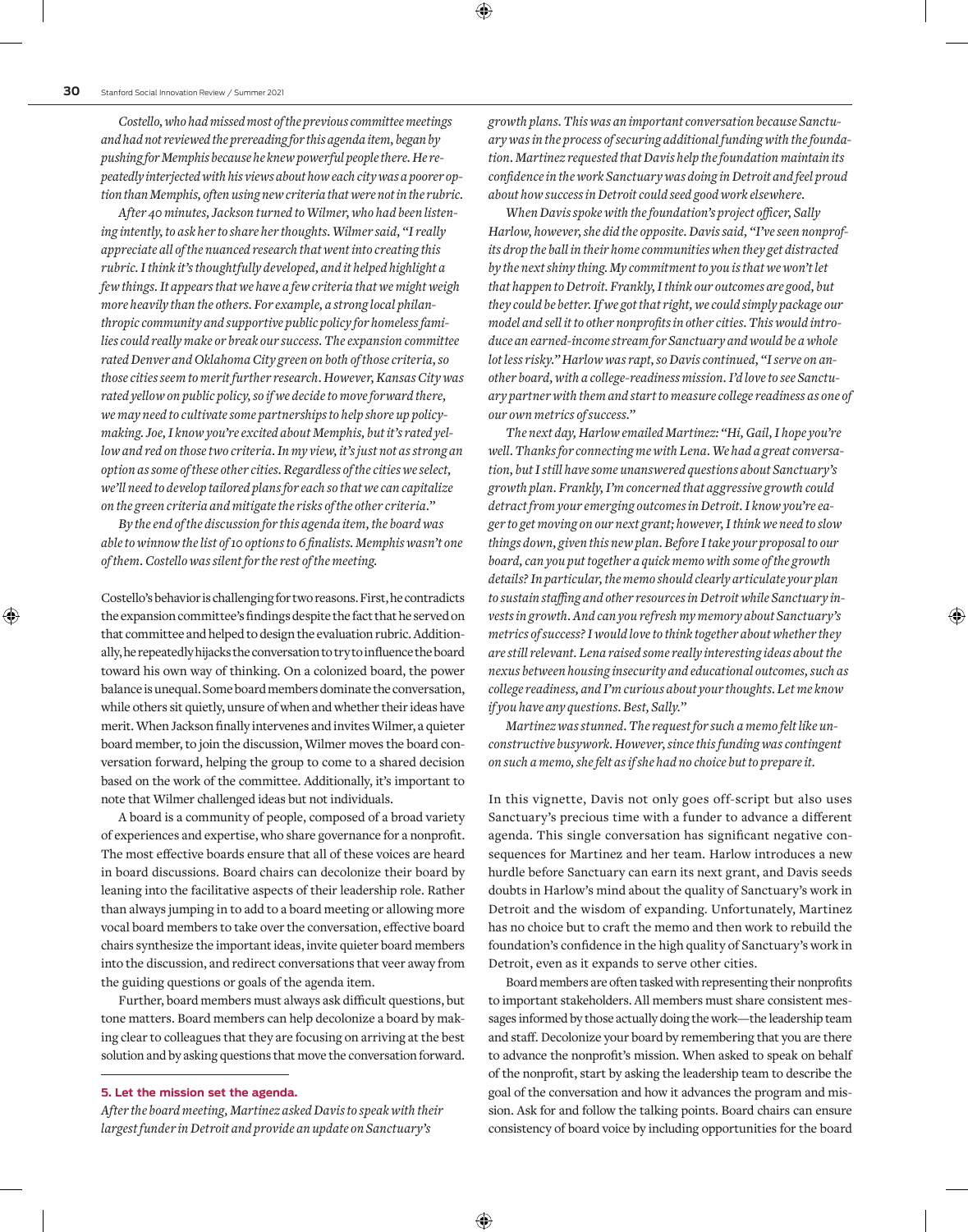to practice talking points and "elevator pitches" together during regular board meetings or at annual board retreats.

#### **6. Upend traditional power dynamics.**

*A new board member, Elizabeth Bautista, joined the December board meeting. Bautista was 13 years old when her family connected with Sanctuary in 2008. Her parents had immigrated from the Philippines, and when her father died of pancreatic cancer a year after they arrived, her mother struggled to keep their home and her job. With Sanctuary's help, Bautista had stable housing and was able to access mental health support and school tutoring. She graduated at the top of her class in high school and earned a full scholarship to Michigan State University. After graduation, she returned to Detroit, where she worked as a financial analyst. Bautista joined the board both for her professional growth and because of her personal connection to the mission.*

*When the board discussion turned to expansion, Bautista said, "I don't see any analysis on the strengths, hopes, or needs of the housing-*

decides which outcomes matter; who controls the resources to get to those outcomes; who designs the processes; who builds and sustains the systems; and who measures its success. And to do that, it must engage those most closely aligned with its leadership and governance.

#### **7. Share your networks.**

*Over the next several months, the board finalized five cities for expansion, developed an implementation plan and financial model for each, and agreed that Kansas City would be Sanctuary's first expansion site. Martinez then asked board members to reach out to their connections in Kansas City so that she could build a local network. Davis had an old friend who led a venture capital firm in Kansas City, but she didn't contact him because she thought the expansion was risky. Several months later, her friend mentioned to her that he had given \$50,000 to a local homeless shelter in Kansas City. Davis then told him about Sanctuary and confessed that she had been unsure about pitching him on the idea. "Man, I wish you had told me about this sooner," the friend* 

> *replied. "I know expansion is risky, Lena, but there's risk in everything. That's my job. I place bets on good risks."*

> In this vignette, Davis shies away from talking to someone in her network about Sanctuary's growth plans because she fears that if Sanctuary fails, it will reflect poorly on her and harm that relationship. However, because this friend has long been passionate about supporting the needs of families facing housing insecurity, he knows how to vet the nonprofits he supports. She doesn't need to protect him.

Helping your nonprofit expand funding,

hire successfully, increase its visibility, and find partners is essential to achieving its mission. Holding back until all of the tough questions are answered can be tempting. But trust that people in your network can decide for themselves whether there is a partnership to pursue. Be generous in connecting your network—funders, potential collaborators, and prospective new hires—with the leadership of your board.

#### **8. Respect the leadership team.**

*In Detroit, Sanctuary owned a 10,000-square-foot building, where it provided temporary housing to families. Sanctuary also leased some of this space to wraparound service providers, such as dentists, therapists, and tutoring services. The facility had a gym that offered yoga and other group exercise classes, swimming, and basketball.*

*Martinez believed that what made the Sanctuary model special was that it was a safe, comfortable, welcoming space for families and promoted physical and emotional well-being. However, Wilmer was concerned that Sanctuary's balance sheet simply wouldn't allow for the purchase of such a facility in Kansas City. The March board meeting was heated; during it, Wilmer claimed, "You're not getting it! It's irresponsible for us even to consider buying a facility right now." She added, "Have you thought about how we're going to afford renovations and furnishings?" Martinez shot back, "We're not going to water down this model. We won't get the same outcomes, and that will hurt our reputation for treating our families with love and respect." No one seemed to know how to move the conversation forward.*

# A nonprofit that hopes to "center equity" in its work must consider whose values, histories, and aspirations set the vision of the work.

*insecure for any of these cities. We don't yet have a nuanced understanding of who these families are, where they come from, or how they have been resilient. Once we know all of that, we can start tailoring our program for each city and building a financial model for expansion. I think we'll need a different model for each city; then we can roll up to a complete expansion model. That way, we can look at how different cities will impact our overall economics."* 

Bautista's strengths as a board member are immediately apparent because her proximity to the families that Sanctuary serves and her finance expertise illuminate an important aspect of successful growth: A one-size-fits-all approach is rarely successful.

To decolonize your board, put in place a board recruiting process that intentionally seeks out the wisdom, experience, and expertise of the communities for which you work. Then listen to and incorporate their guidance in board decision-making.

This step is important because nearly every nonprofit now seems to include "equity" in its mission. It's worth pausing to think about what that term truly means. Beyond just diversity or inclusion, the word "equity" introduces notions of agency, self-determination, and liberation. That is, when society is truly equitable, all individuals, families, and communities have what they need to choose their own path and achieve the goals they set for themselves. Therefore, a nonprofit that hopes to "center equity" in its work must consistently consider whose values, histories, and aspirations set the vision of the work; who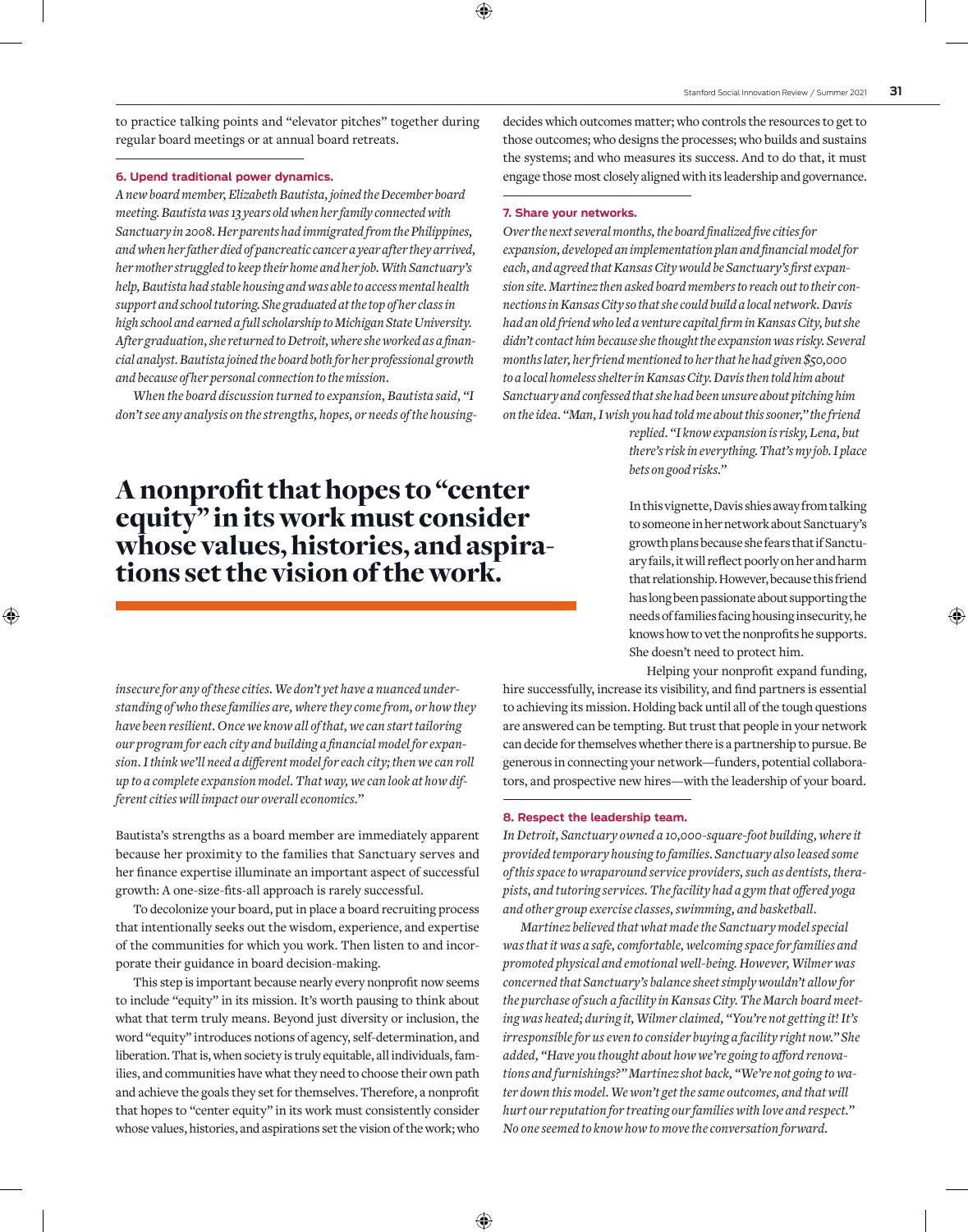*Then Bautista broke the silence with what she hoped would be a constructive solution. "Gail, I joined this board because everything you do, you do at the highest quality. That's the reputation we need to protect and the standard we need to hold ourselves to. You've started to develop some really great relationships in Kansas City. Have we explored any long-term leases? Could we colocate with other organizations?"*

*The following week, Martinez and Bautista met to develop a list of banks, real estate developers, major nonprofits, and city council members who might work with them to solve their challenge. Together, they navigated the trade-offs and eventually found a terrific facility offering a 15-year lease that they could afford using creative funding. Martinez and Bautista celebrated the following Saturday with a champagne brunch.*

In this example, the Sanctuary board faces the new challenge of replicating Sanctuary's facilities model in Kansas City—a proposal that seems financially untenable. It is a frightening prospect, given that the nonprofit has already agreed to move forward with expansion. Colonized boards believe that their fiduciary responsibility requires an adversarial stance with the CEO and the leadership team. They may fear that personal friendships with the executive director or others onthe leadership teamwillmake anuncomfortable decisionmaking situation even more difficult. Wilmer is focused solely on the impossibility of purchasing a facility and talks about the challenge as Martinez's, rather than a shared challenge. However, Bautista affirms the nonprofit's value of providing high-quality homes to the families it serves and then works with Martinez to find a solution that adheres to those values. One can imagine that over the following weeks, Bautista and Martinez work long days together to find the right facility. In the end, they not only find it but also strengthen their relationship. Their genuine affection for each other will make them stronger partners when they face the next hurdle.

Disagreements in board service are inevitable. But the goal is not to be right or to prove others wrong. The goal is to listen to the

### Sample Board Culture Survey

**Please rate your level of agreement with the following statements about the board's culture and climate using the following scale: 1 (Never), 2 (Rarely), 3 (Sometimes), 4 (Usually), 5 (Always), or DK (Don't Know).**

|                                                                                                                                                                         | <b>Never</b> | $\overline{2}$<br>Rarely | <b>Sometimes</b> | 4<br><b>Usually</b> | 5<br><b>Always</b> | <b>DK</b><br><b>Don't Know</b> |
|-------------------------------------------------------------------------------------------------------------------------------------------------------------------------|--------------|--------------------------|------------------|---------------------|--------------------|--------------------------------|
| When problems arise, I am part of the solution.                                                                                                                         |              |                          |                  |                     |                    |                                |
| Our board actively looks for opportunities to collaborate<br>with other mission-aligned nonprofits.                                                                     |              |                          |                  |                     |                    |                                |
| I contribute the time needed to complete the tasks<br>requested of me.                                                                                                  |              |                          |                  |                     |                    |                                |
| The tone of board conversations is productive.                                                                                                                          |              |                          |                  |                     |                    |                                |
| I consider all voices in board conversations.                                                                                                                           |              |                          |                  |                     |                    |                                |
| When my own goals are in conflict with the organiza-<br>tion's approach, my actions as a board member are<br>guided by the organization's vision, mission, or strategy. |              |                          |                  |                     |                    |                                |
| Board conversations and decision-making authentically<br>reflect the strengths, needs, and aspirations of the com-<br>munity closest to our mission.                    |              |                          |                  |                     |                    |                                |
| I am generous with my networks when it is time for<br>fundraising or board recruitment.                                                                                 |              |                          |                  |                     |                    |                                |
| I have a warm relationship with the leadership team.                                                                                                                    |              |                          |                  |                     |                    |                                |
| Our board encourages rest and reflection.                                                                                                                               |              |                          |                  |                     |                    |                                |
| What additional comments would you like to share<br>about this board's culture?                                                                                         |              |                          |                  |                     |                    |                                |